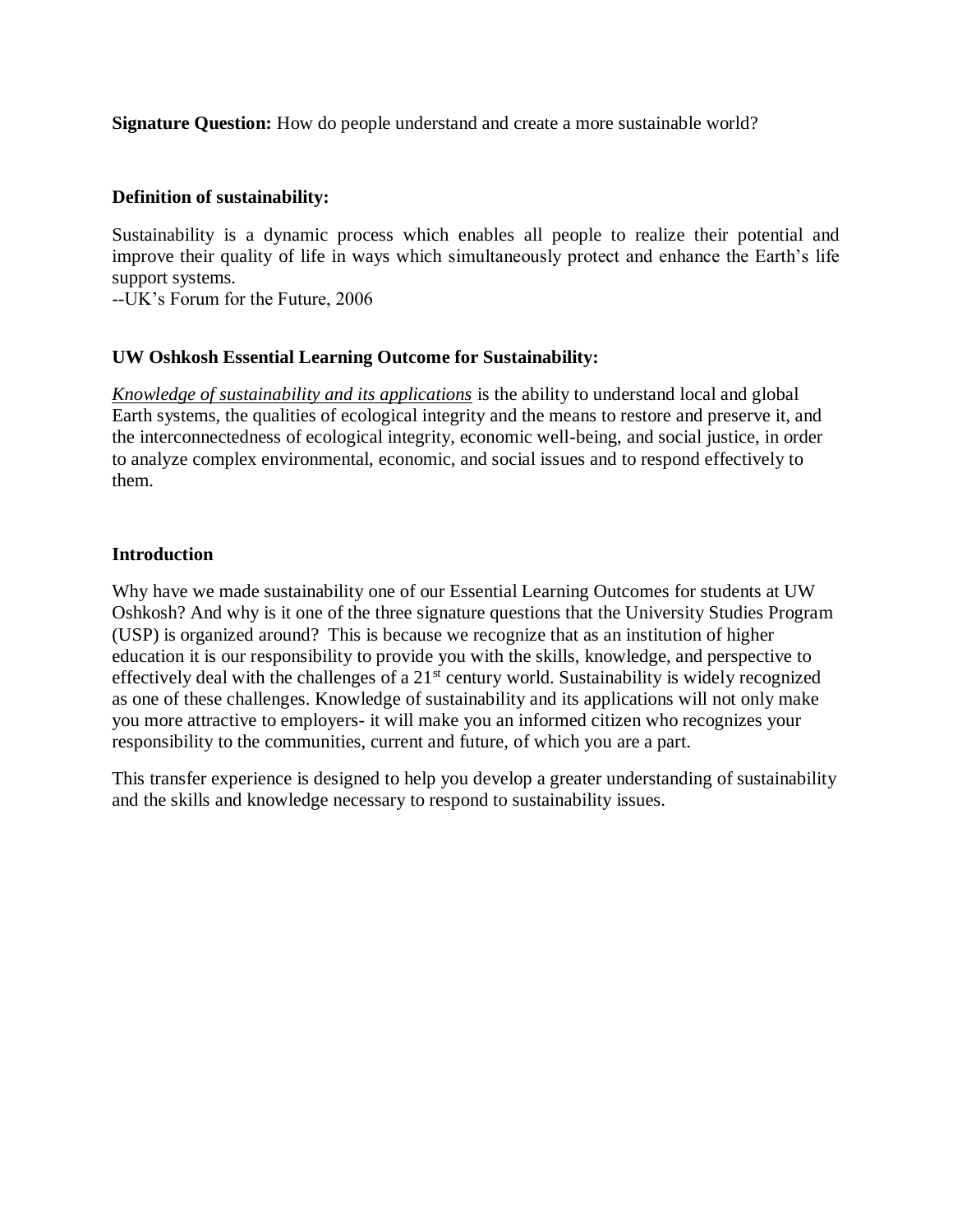## **Step 1: Contemplating ecological limits**

Sustainability asks that we acknowledge our connection to our natural environment and the impact we have on this environment. It requires that we consider our resource use, as individuals and as societies, and whether our resource use is outstripping the ecological limits of the planet. The "ecological footprint" is one way of measuring our impact on the environment and its implications for sustainability.

1. Please visit the Global Footprint Network and learn a bit about the ecological footprint and how it is calculated and used by exploring the link for "Footprint Basics":

<http://www.footprintnetwork.org/en/index.php/GFN/>

and by watching this video:

[http://www.footprintnetwork.org/en/index.php/gfn/page/video\\_overshoot\\_explained/](http://www.footprintnetwork.org/en/index.php/gfn/page/video_overshoot_explained/)

2. Now, calculate your own personal ecological footprint at the following link. Make sure that you explore the ways you can reduce your ecological footprint once you're done with the calculation:

<http://www.footprintnetwork.org/en/index.php/GFN/page/calculators/>

3. Please reflect upon the following questions:

What were the results for your ecological footprint? Did these results surprise you? What is one concrete action you could take to reduce this footprint? Is there anything that makes it difficult for you to take such concrete action?

# **Step 2: But sustainability is about more than ecological limits!**

When asked the question, "What is sustainability?" most people focus on environmental issues and concerns. This is certainly a central component of sustainability, as we explored above. However, sustainability is about more than this- it is about how we can promote human wellbeing and quality of life, for all people, while also living within the ecological limits of this planet. But what do we mean by this, exactly? What is quality of life? How do we measure something like this?

1. Please watch the following TED talk:

[http://www.ted.com/talks/nic\\_marks\\_the\\_happy\\_planet\\_index.html](http://www.ted.com/talks/nic_marks_the_happy_planet_index.html)

2. After you're done, go to the website for the Happy Planet Index [\(http://www.happyplanetindex.org/\)](http://www.happyplanetindex.org/) and click on "About the Happy Planet Index". Read through the material you find there.

3. Now, please write a brief essay (about 2 paragraphs) focused on the following questions: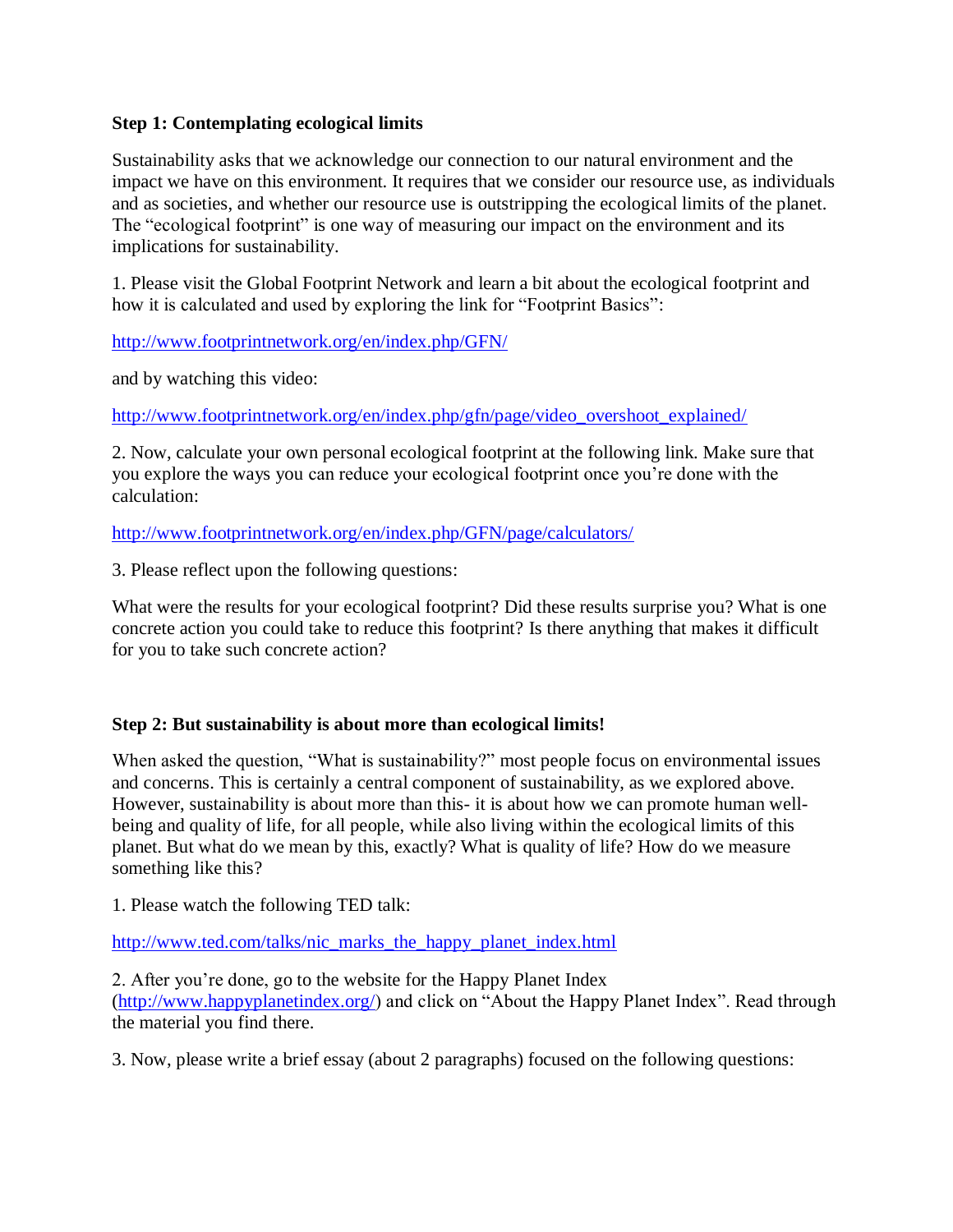How do you think the Happy Planet Index and the definition of sustainability provided at the beginning of this packet are related to one another? If you had to create your own definition or measure of a sustainable society, what would it include? What factors do you think we need to consider?

4. Now examine this graph. It is similar to one from the video that plots the ecological footprint against the Happy Planet Index, except this one uses the United Nations Human Development Index (which combines education, life expectancy, and income into a single measure of wellbeing). Each circle represents a country. Examine the general distribution of countries in the graph, and locate the United States.



4. Now, please write a brief essay (about 2 paragraphs) focused on the following questions:

Why do you think it is not considered sustainable for countries to have a small ecological footprint if they also have a low human development index (for example, many African countries)? Why do you think there is such disparity in the distribution of countries (many that score high on human development but also have large ecological footprints, and vice versa)? Why do you think there are so few countries falling in the box (in the lower right hand corner of the graph) that represents the "minimum sustainability criteria"?

# **Step 3: Interconnectedness of the environment, economy, and society**

As we explored above, sustainability is not just about the environment, and it is not just about human economic and social well-being. It is about acknowledging the deep interconnections between these three components of human societies, and learning to consider issues and problems from this perspective.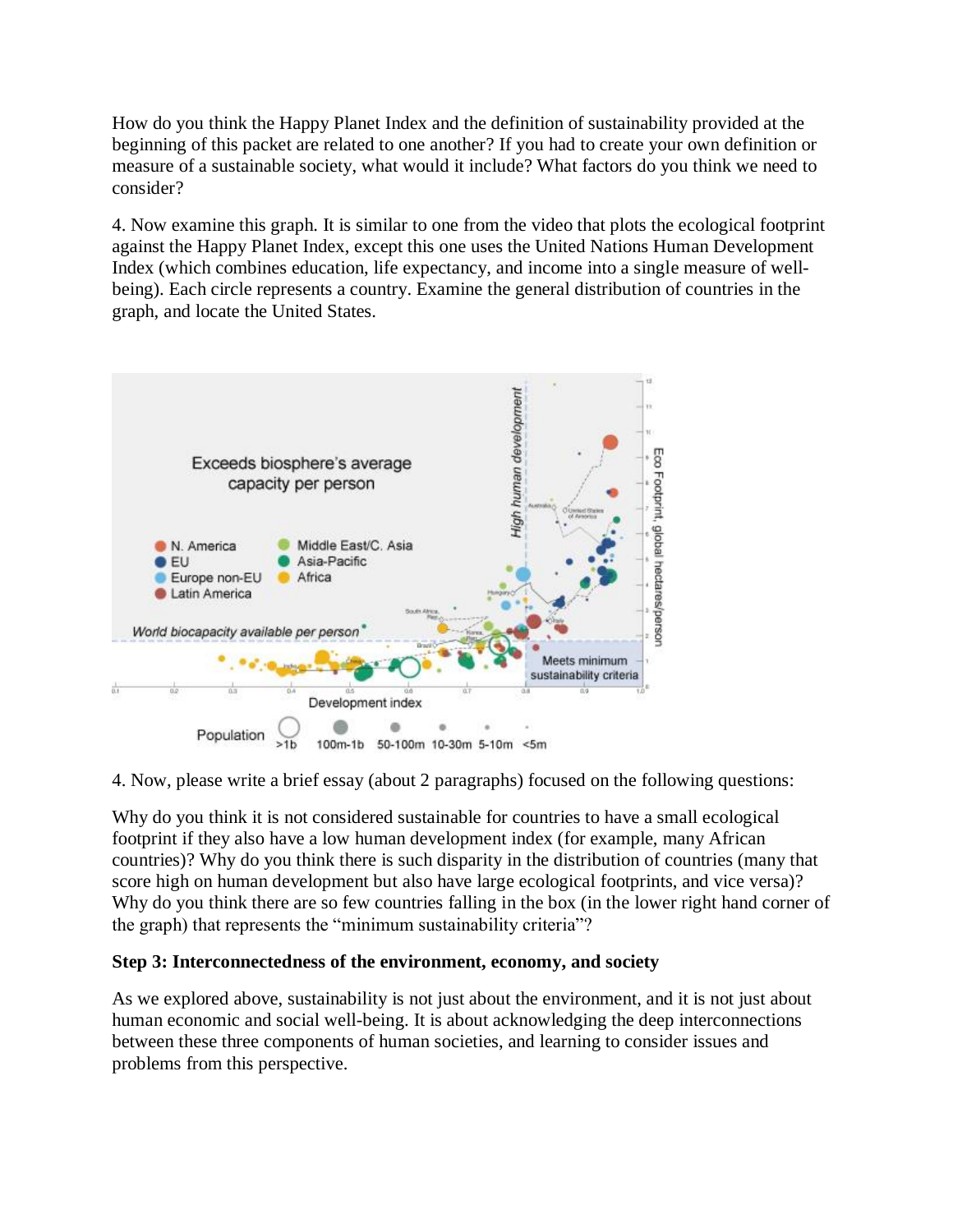1. Please read the following article provided to you: Edwards (2012), "Moving beyond green." Focus especially on the three aspects of sustainability- the "triple bottom line"- and the role of universities in advancing sustainability.

2. Examine the diagram below, and reflect on the article you just read. Why do you think that considering all three components- social, environmental, and economic- is such a central part of sustainability?



# **The Three Spheres of Sustainability**

3. Now choose one concrete aspect of our campus community. This can include buildings and grounds, food, energy, things sold in the campus bookstore- for example, Horizon Village, the coffee sold at Mi Taza, the t-shirts sold in the campus bookstore, the number of parking spaces offered on campus- the list goes on. Write a short essay (2-3 paragraphs) addressing the following questions:

What are the social, economic, and environmental implications of this action or item (be sure to consider all three)? When viewed through the lens of sustainability, how does this item or action fare? What is at least one way our campus could improve the sustainability of this item or action?

4. Attend a campus event that is related to sustainability (Fall semester: Earth Charter; Spring semester: Earth Week). After the event, write a brief essay (2 paragraphs) reflecting on the following questions:

In what ways did the event address sustainability? What was your reaction to the event?